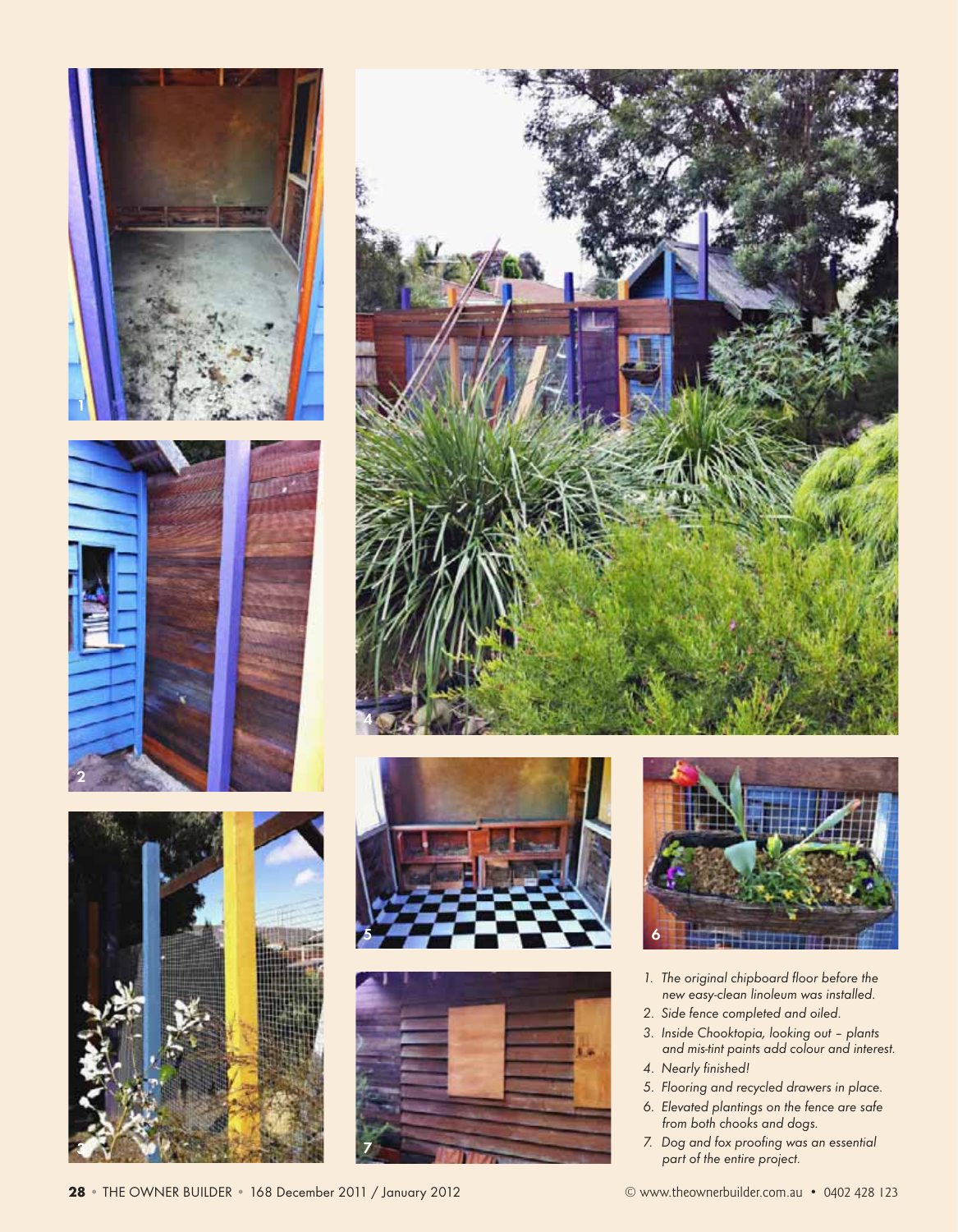# Creating Chooktopia

What started out as a simple idea to get a couple of chooks and produce fresh, organic, ethical eggs, grew into a life changing sustainability journey.

#### BY FILA BOYEN  $-$

We had received a small chook hutch for Christmas and, having three robust dogs, decided that the safest option was to set it up down the side of the house and erect a gate to secure it from the dogs and the rest of the backyard.

We started with two chooks from a pet store, and two days later obtained another four from a battery farm to give them a better life, having been inspired by my mum telling me how satisfying it had been when she released her first ever battery rescue hen and it instinctively knew to fluff and scratch in the dirt. I was sold.

It wasn't long though, before 'our girls' found their wings, and started having encounters with the dogs. One chook down, and another half bald, it was time to create something a little more secure, and a lot larger. After all, what's the point of having animals if you can't spoil them rotten?

# Recycled cubby house

We had a cubby house in the corner of the yard and decided to convert this. The cubby walls and back and side fences would make up the boundary of the area, thus minimising the amount of extra materials needed to completely fence it off. We had to check the local laws and see how many chooks we were allowed to have without an excess animal permit. As the cubby was an existing structure we didn't need any building permits.

We also had to check about the easement and trees, as the water authority told us we have to remove trees that are impacting on the underground pipes. Council advised that the trees were not protected and with a small

enough girth at chest height, did not need a removal permit.

#### Design

After a few weekends of line marking paint, conflicting ideas and discussions of 'this isn't going to work' versus 'we can make it work,' construction could begin. With no budget and a lot of debt, we pooled our resources. Being the hoarder that I am, we had all the timber left from a decking fence we had pulled down a few years prior, some recycled plastic posts, a couple of bags of quickset concrete and a shovel.

Working at a local waste transfer station, there were regular conversations with customers along the lines of, 'You're not honestly throwing that out, are you?' Some clay pots, chicken wire, two screen doors and a range of other goodies later, we had half the materials we needed; we could begin to begin.

I was inspired by a range of community gardens that I had visited recently, and incorporated the colour and lack of uniformity into the design – this made it quite forgiving when using salvaged materials that didn't necessarily match.

For the first few weeks the design changed almost daily, until our vision, the restrictions of our budget and existing infrastructure, and the laws of physics, found a happy medium. It was a project that would lead to paradise for me, and send my husband, Mark, to madness, but it was worth the effort.

Every weekend became groundhog day, with trips to the hardware store for different nuts, bolts, braces and brackets, followed by hours of digging, painting, concreting, hammering, laughing and cursing, all the while juggling free-ranging

chooks or dogs (never at the same time) trying to explore the holes and paint and generally getting in the way. I was in bliss; utopia, even. And the name grew. We were creating Chooktopia.

# Some old…

The materials used for the chook house were:

- reclaimed security screen doors
- reclaimed wire mesh, and new wire mesh
- existing cubby house converted into hen barn
- second-hand rabbit hutches off eBay as nesting houses
- second-hand drawers off eBay as nesting boxes
- second-hand decking for fence rails
- mis-tint paints
- quick set concrete (some existing, some new)
- recycled plastic poles (two used)
- fruit trees and vines for espalier along fence
- new posts for fence stability.